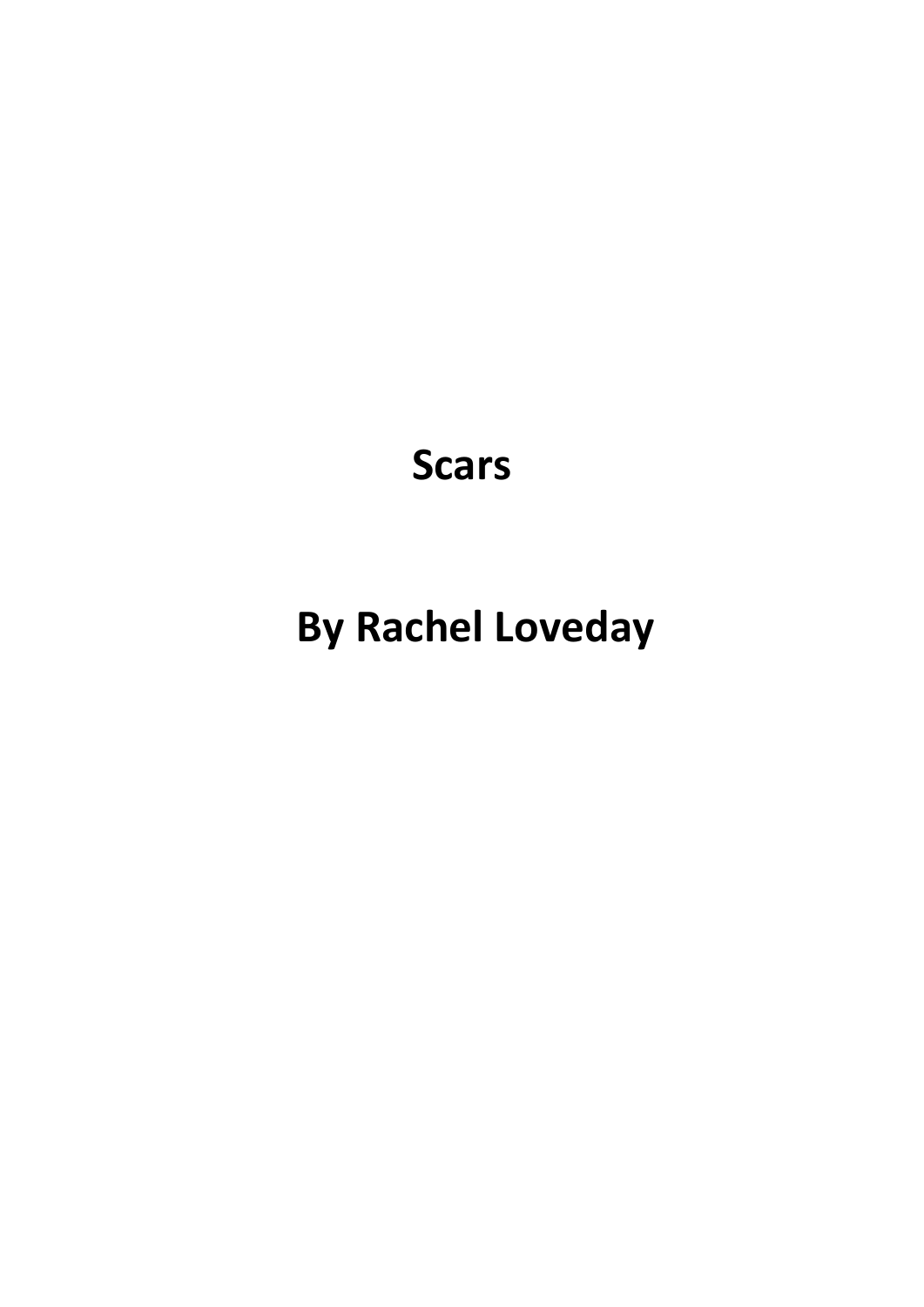### **CONTENTS**

I Still Cry

Cowardice

Nice

It Must Be Good To Be You

Playing With Fire

Lone Wolf

Angel In Heaven

Soldier Of Love

Fat Girls Want To Be Beautiful Too

Give And Take

The War Of Moving On

Bittersweet Goodbye

Surrender

Feel The Release

Little Miracles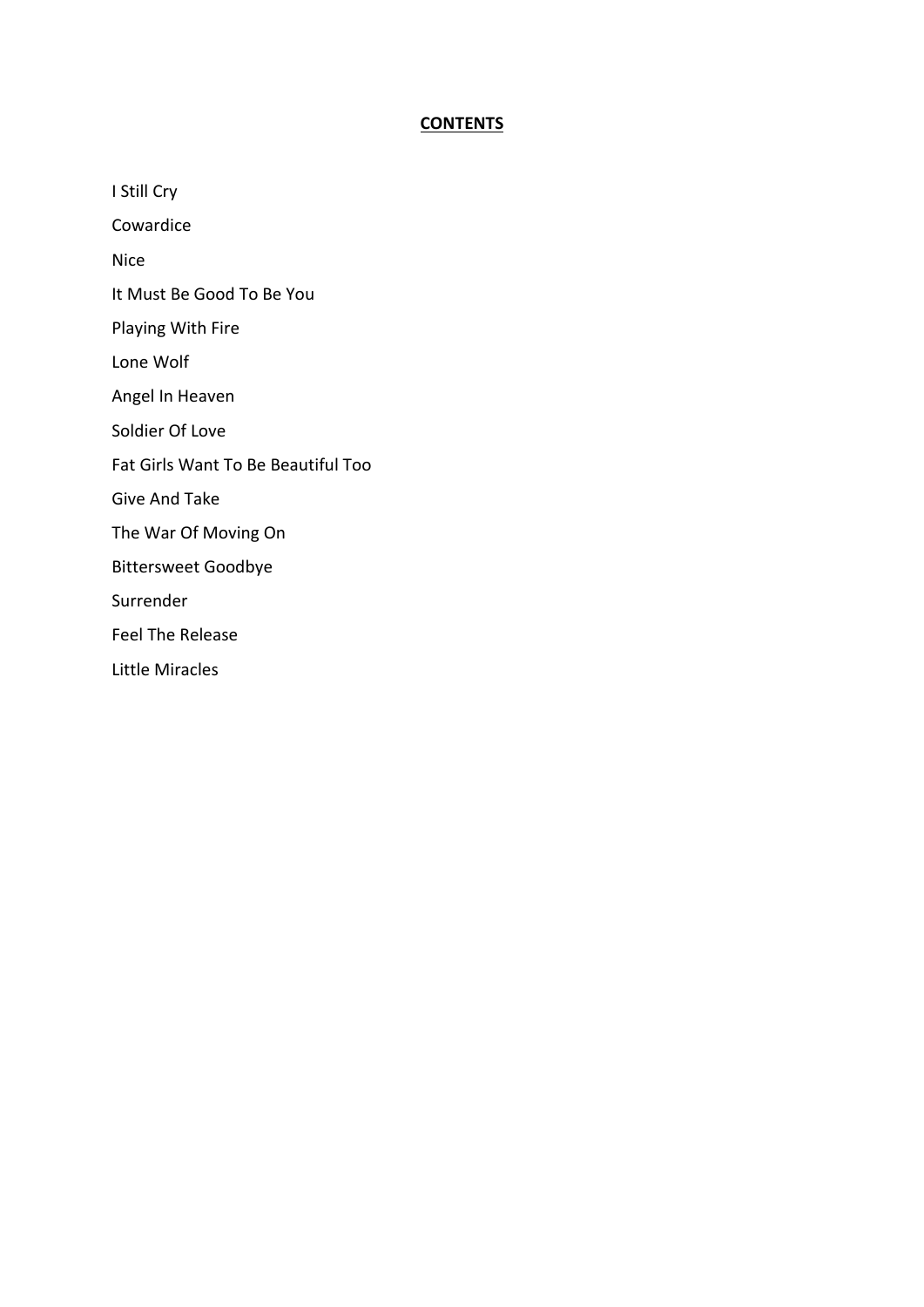#### **I STILL CRY**

I still cry when I hear your name and the good words that flow after it's called by the people who love you who smile and hide their tears when they remember you. No memory is ever the same.

I still cry when the months and the years pass by, and the world stops to remember you. Remember when you left this world and the day we had to say goodbye.

I still cry when I talk about you, to those whom you never knew and never had the joy of knowing you.

I still cry when I think of all the years you'll miss and the adventures that are out of reach and the sights that you'll only see by looking down from the clouds. Missing out on viewing it all up close.

I'll never stop crying for you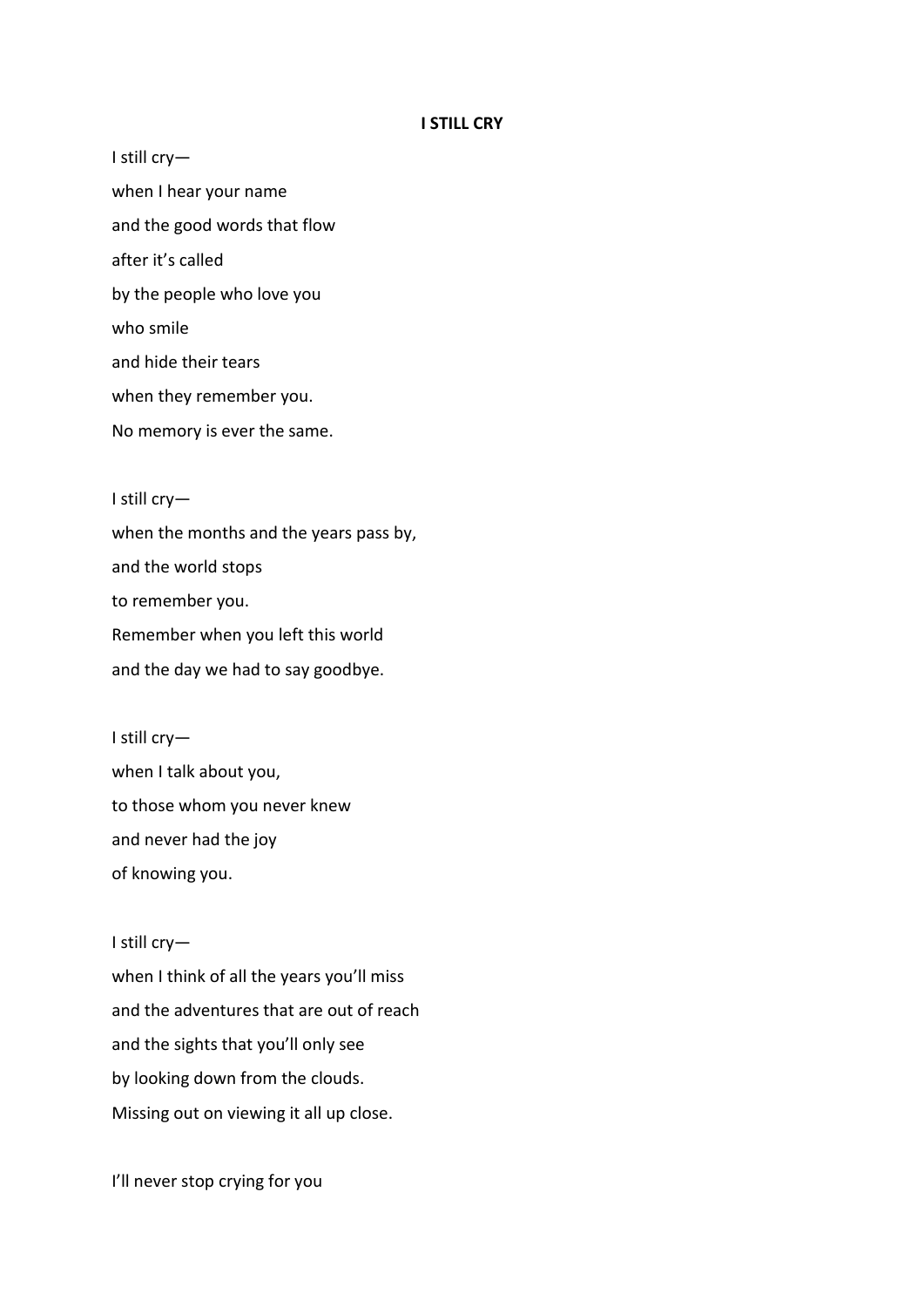no matter how much time goes by.

These tears are only for you.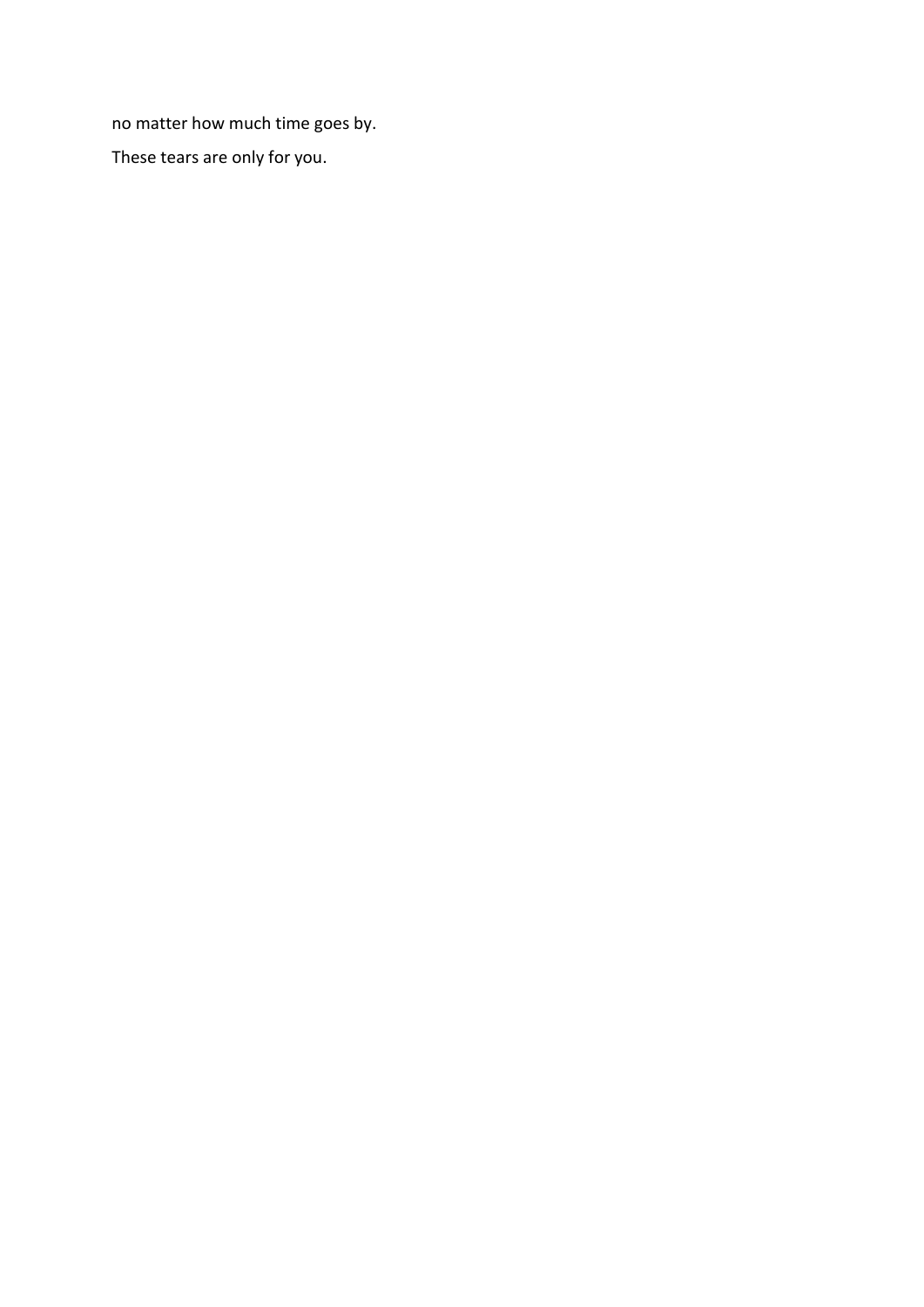#### **COWARDICE**

You hideyou hide behind your keyboard, your screen and your phone. You think it makes you anonymous but you can easily be traced.

You think because you can't be seen that it makes it okay for you to be mean, it's easy for you to hide when you have no spine.

You think this puts me in my place but you'd never say this to my face. Being proud doesn't change that you're a coward.

I will not defend you when you attack me and you can't undo your own doing.

One day this will haunt you, come back to you, You can't hide forever you know. You'll have to show yourself one day and when you do I'll be the first to say hello.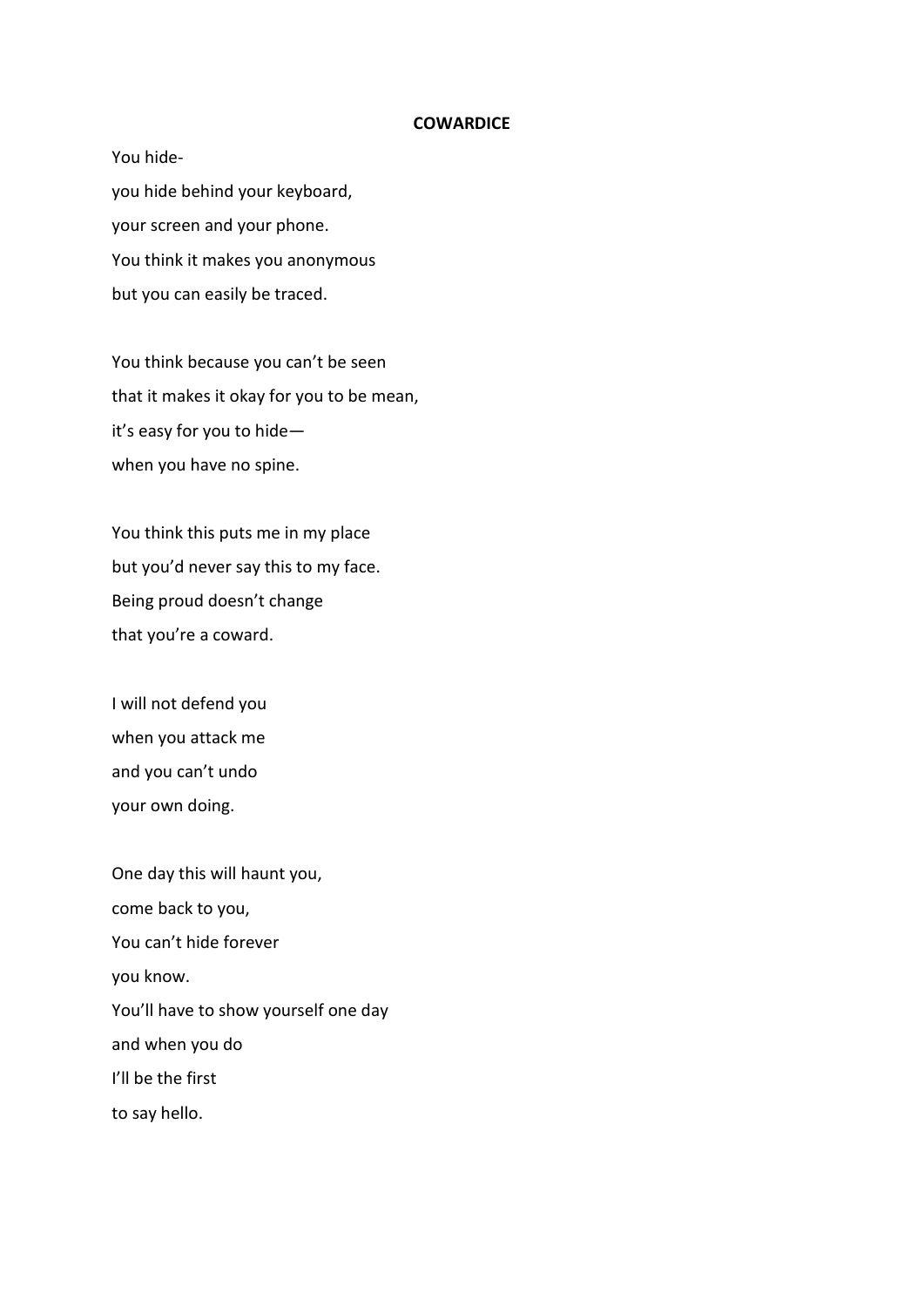#### **NICE**

I'm nice! When you walk in and out of my life when you can't seem to decide what you really want and whether you even care!

I'm nice! When you run away and hide and leave everything behind and come back at the worst possible time!

# I'm nice! When you show up out of the blue And say things that aren't even true! Why is there no room for truth?

No good deed goes unpunished there seems to be no karma for the kindness malnourished. Explain to me how this is fair?

I guess that's just life But I'll never stop trying to be nice that is just my life!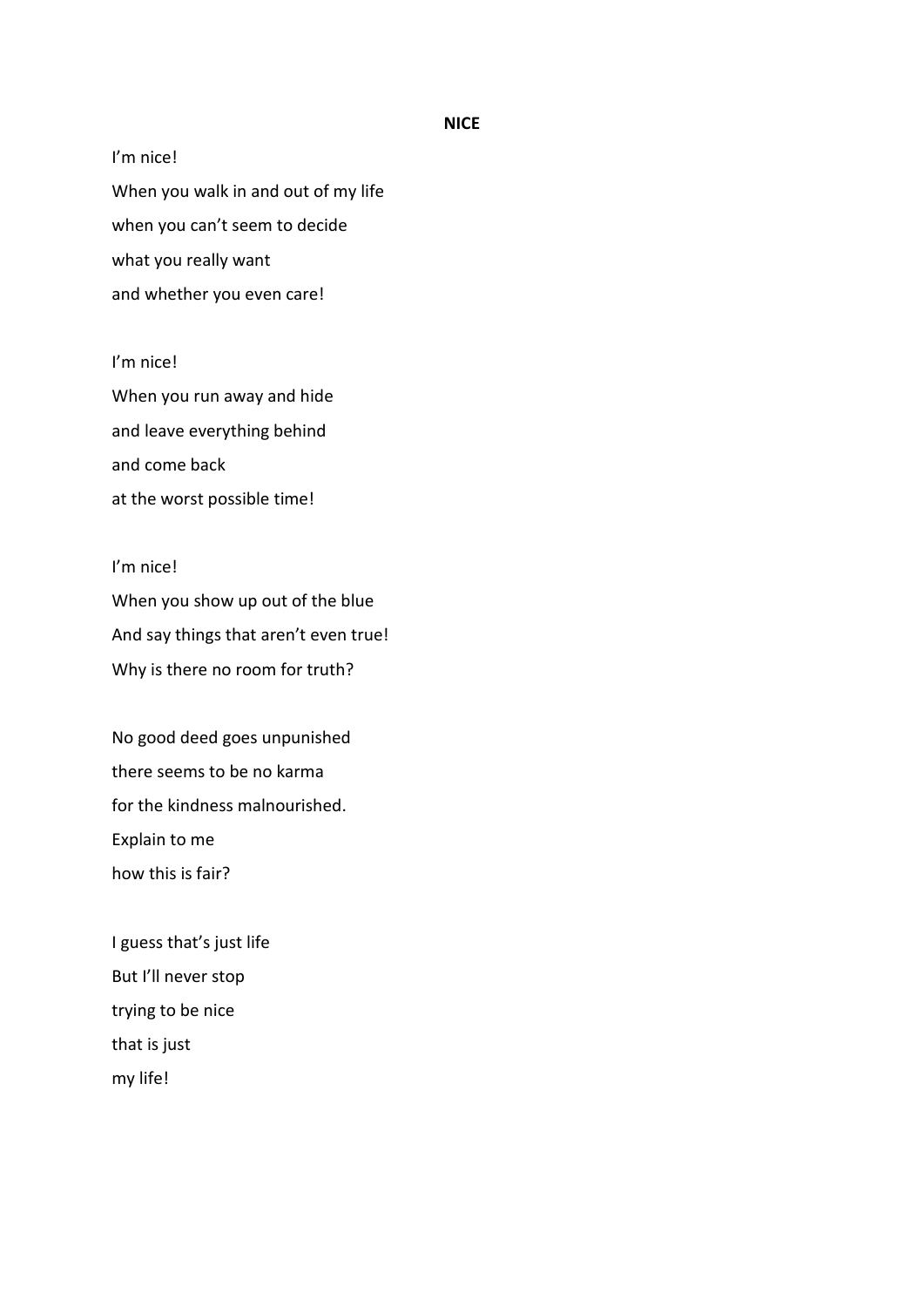#### **IT MUST BE GOOD TO BE YOU**

You have swagger you're a looker you're a charmer you're fun you're a talker you're a walker.

You have the job you have the drive you're the smooth operator the bosses' dream the envy of everyone.

You balance lies flip between your two sides everyone thinks you're perfect but they don't know your secrets. But it doesn't matter as you keep up appearances.

Everything works out for you, nothing goes wrong. Life is kind and love is blind. You have everything you want It must be good to be you!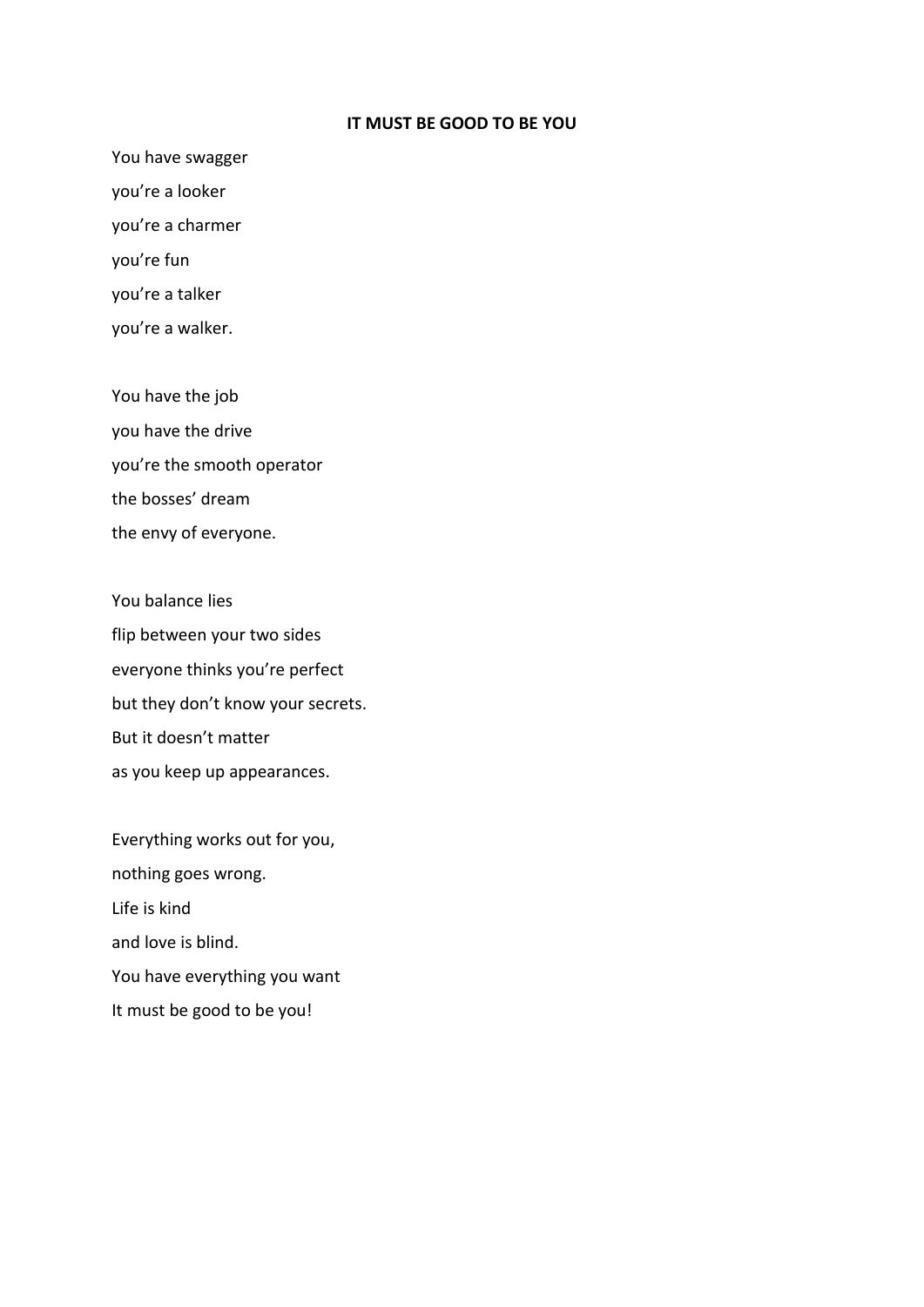#### **PLAYING WITH FIRE**

No! Don't light that flame! There's a reason that you lost that game. You don't want to feel ashamed Remember you are no longer the same.

*Don't give in Don't give up You don't need anyone but you.*

## Yes!

You grew a self esteem You don't need to fall on your knees and beg to be his queen. Not anymore Remember to show him the door!

*Don't give in Don't give up You don't need anyone but you.*

## No!

You'll never get what you desire You'll just be where you were before Your heart will be broken to its core No! Don't light that flame! There's no point playing with fire.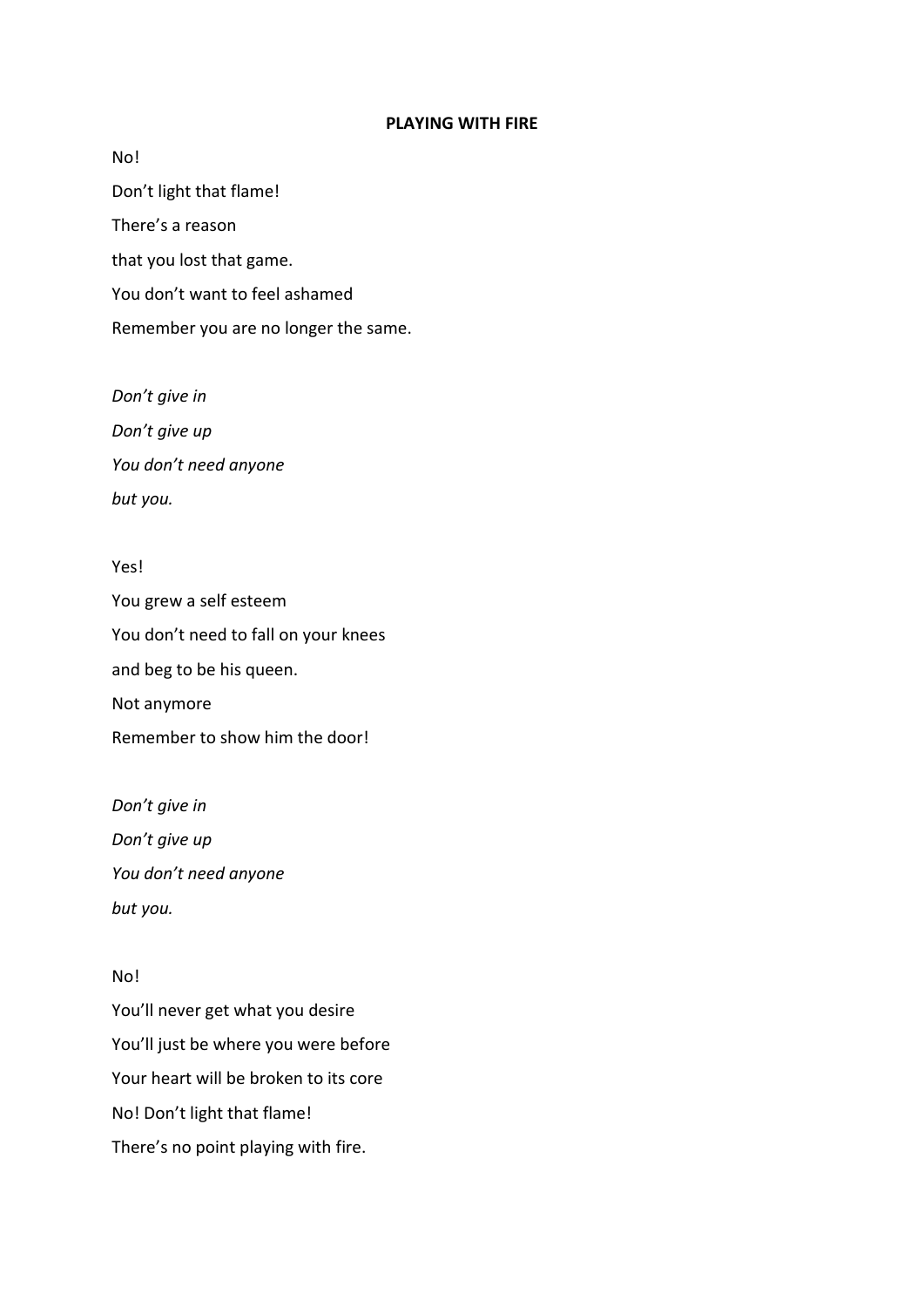#### **LONE WOLF**

There's family who have their own motives They're selfish and have greed and want to succeed and have everything that they want and don't care about the costs. Do you see? Why I love alone.

There's friends who want you to fit in with no fight, to just give in even if you're not comfortable in your skin. Do you see? Why I walk alone.

I'm supposed to travel in packs even though my needs lack for everyone else. They fish for sympathy, feign empathy they want my life to revolve around them but they don't care about returning the favour, they have no problem with stabbing me in the back. Do you see? Why I travel alone?

Despite what you tell me to believe and the rumours you conceive to try and have me concede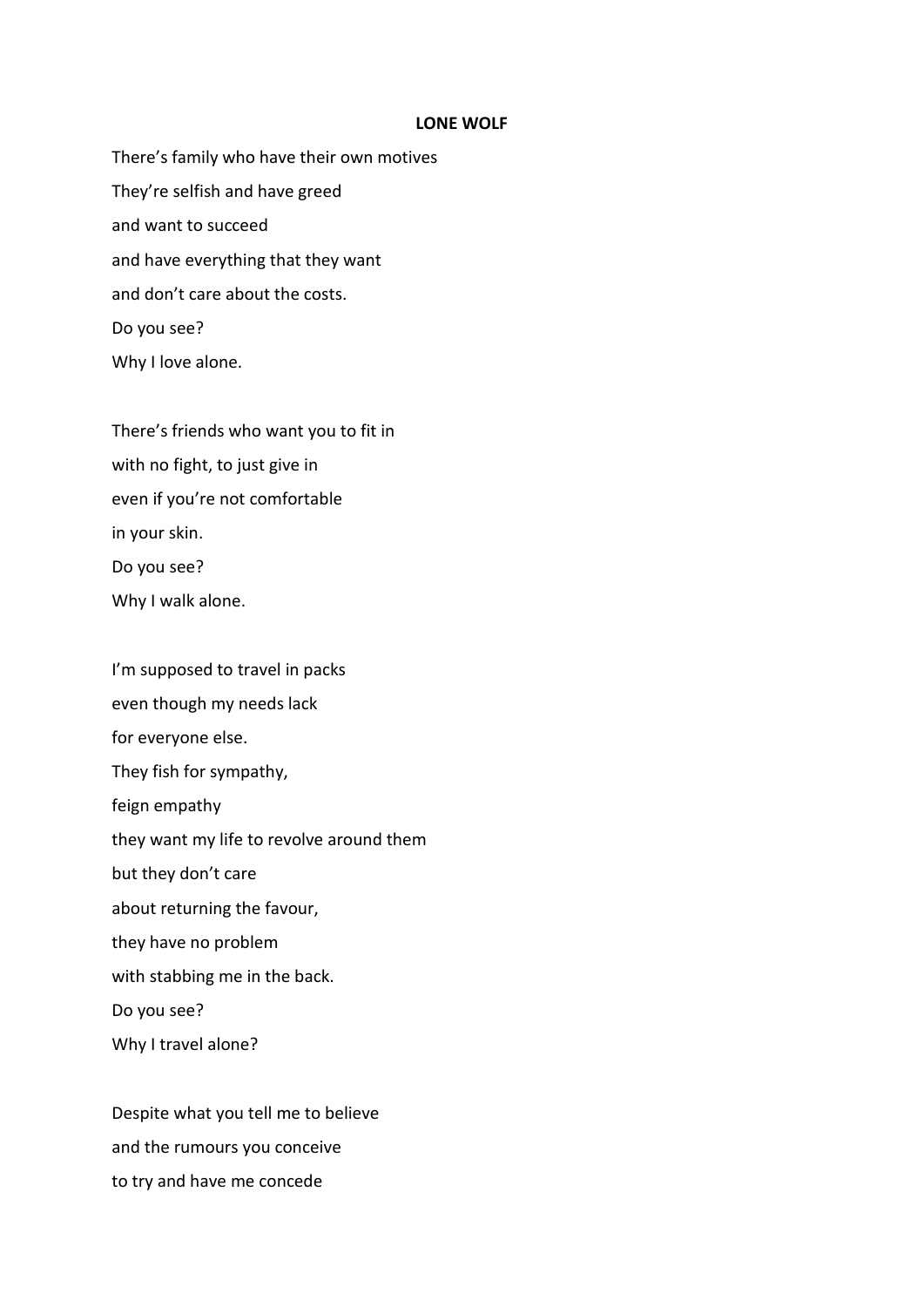there's nothing wrong with me leave me be I'm happy to be alone so leave me alone.

I don't need anyone I'm proud to be a 'one' I'm proud to be a lone wolf.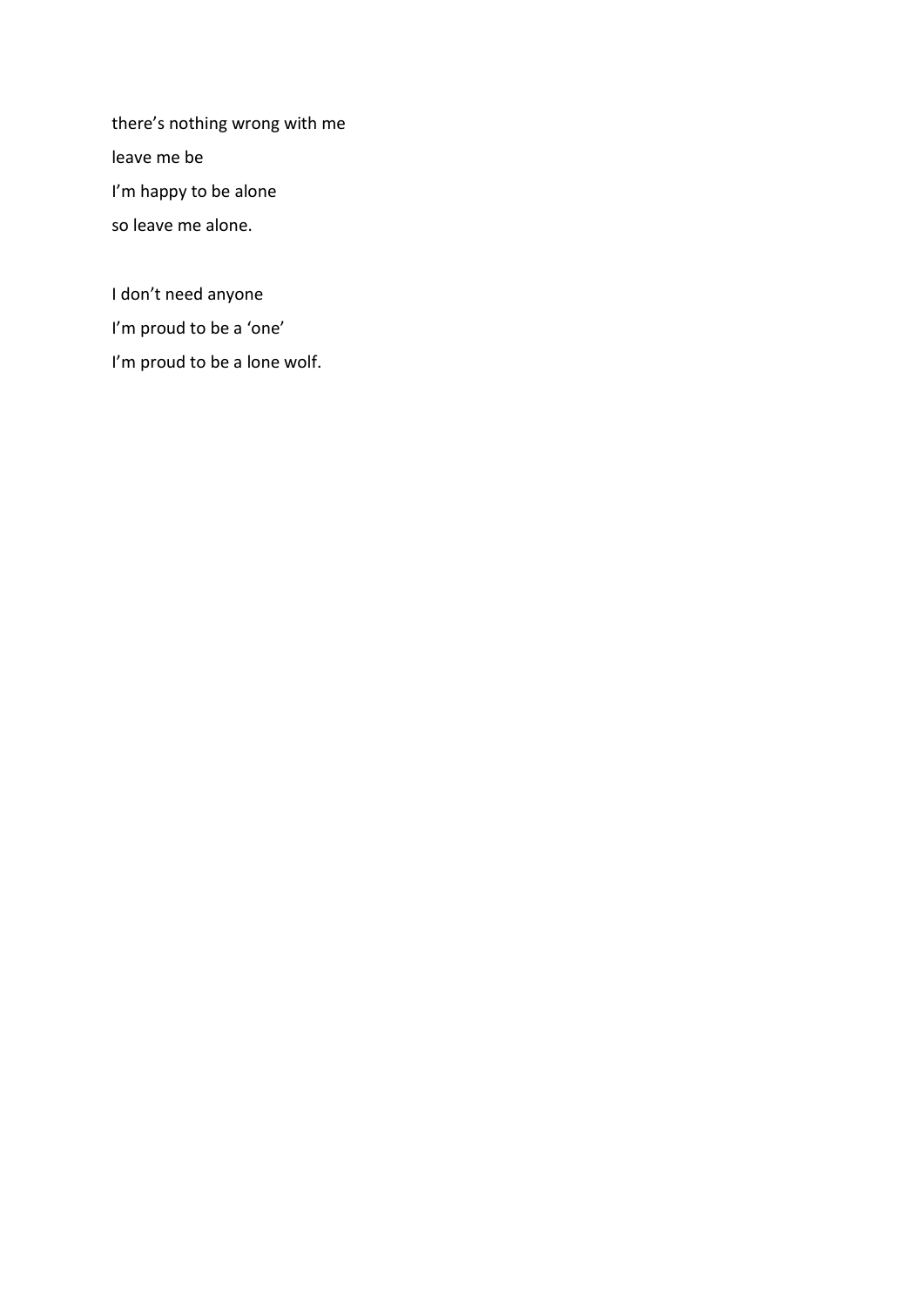#### **ANGEL IN HEAVEN**

I heard the news

from your baby girl

she simply said "he's gone"

I thought "that's okay"

eighty-four years

you gave it your all

you don't have to battle anymore.

You were a son,

a brother,

a husband,

a father,

a grandfather,

a friend ,

a survivor.

You fought so hard but it was just too much for that big loving heart and your beloved who you've always held close to your chest came and rescued you.

Now you and your beloved (Isabel) are together again watching over us, now you're angel in heaven.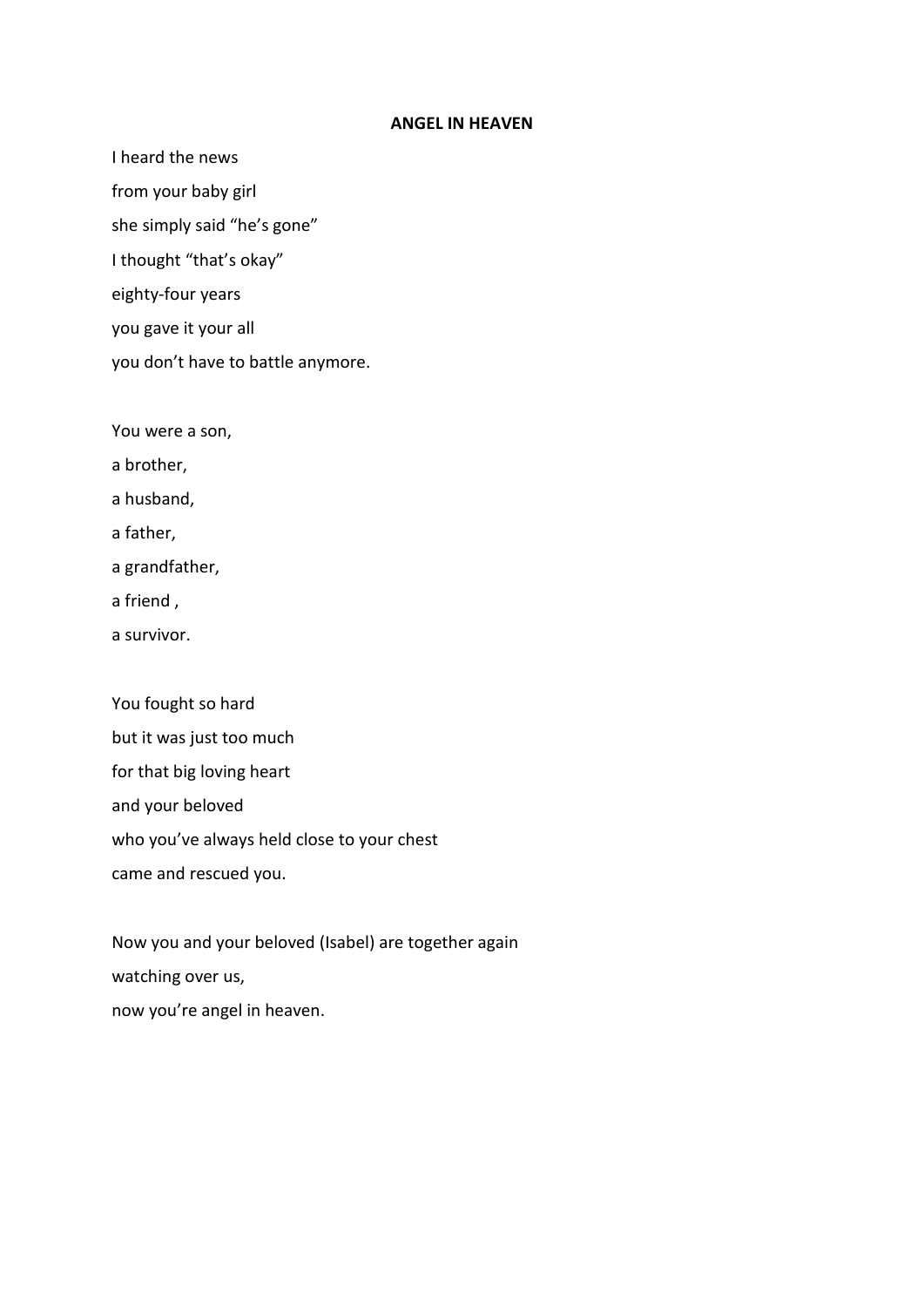#### **SOLDIER OF LOVE**

I'm told love is out there but it doesn't seem fair that others can find it before me. Nothing seems to be good enough for cupid whether I'm fat or thin smart or stupid hiding or trying or even loving I'm still missing that special someone.

Will I ever find him? Will he ever find me? Is love meant for me? Is it really meant to be? These questions are the key to finding what I need.

Half the battle is in the belief and finding exactly what I seek I'm just looking for unconditional love like everybody else I'm just another soldier of love.

I'm told that good things come to those who wait but what if it's too late? What if love isn't part of my fate?

When will this internal war between belief and reality end? I guess I'll have to believe and battle on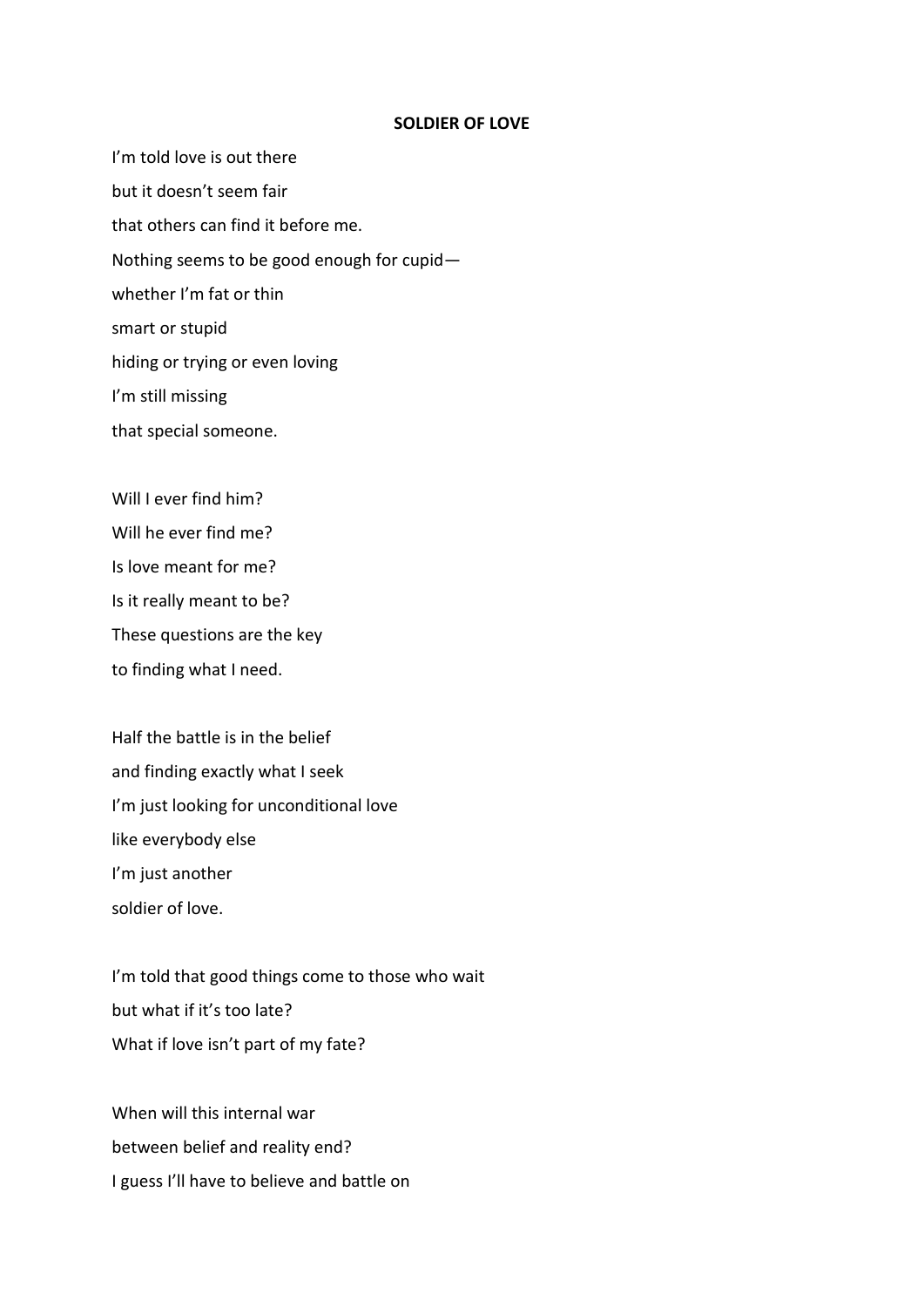like everybody else

I'm just another soldier of love.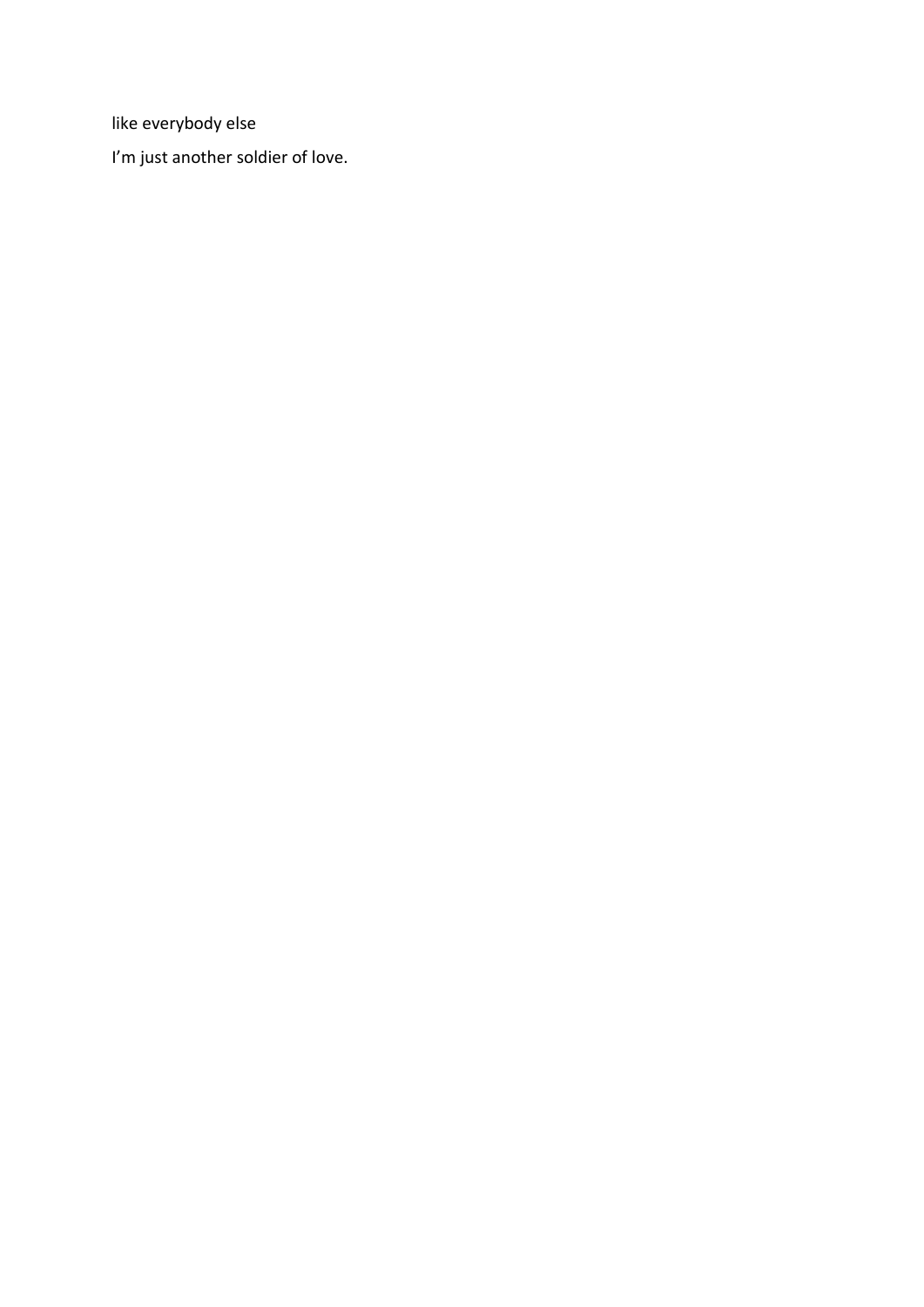#### **FAT GIRLS WANT TO BE BEAUTIFUL TOO**

Fashion stores in the mall promote skinniness through their mannequins. A size 12 is an extra large or "XL". The sales girls are judging, wondering what you're doing there. It's hard to love fashion when it doesn't love you. Fat girls want to be beautiful too.

#### Lingerie,

the lace, the slips and the transparency are only shown in certain sizes and worn by women with small waistlines. Is this what sexy means? That I'm only desirable if I'm lean? Fat girls want to be sexy too.

#### Beauty

is in the eyes of the beholder but men only seem to see the thin, fit girls. There seems to be no place for the curvy girls in a man's line of sight. It's hard to find love when you're invisible. Fat girls want to find love too.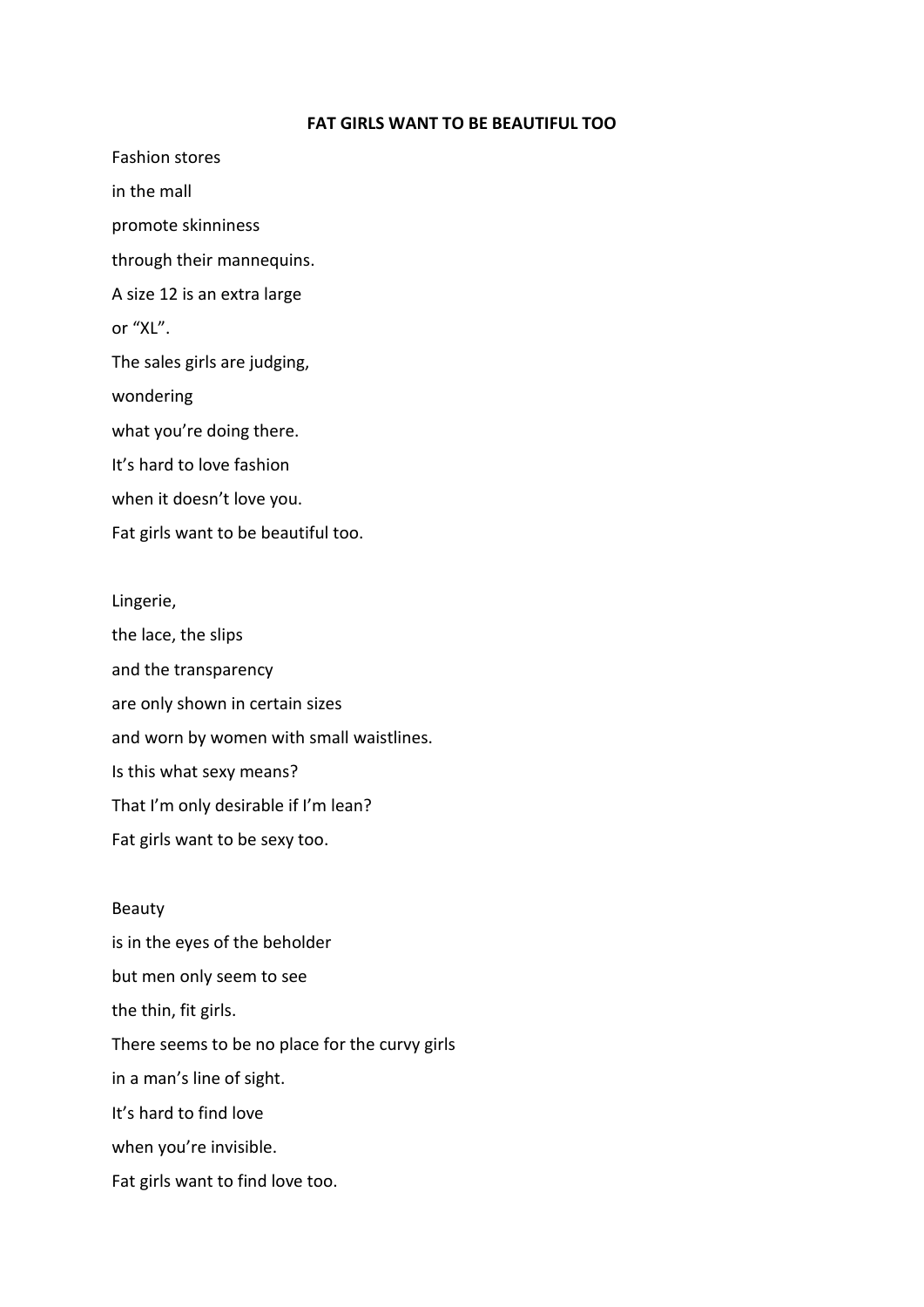**Curvy** Plus size Lovely Extra lovely Big Overweight Fat Why is there the need for euphemisms and labels? Why can't we all be the same? Fat girls want to be equal too.

Fat girls are beautiful too.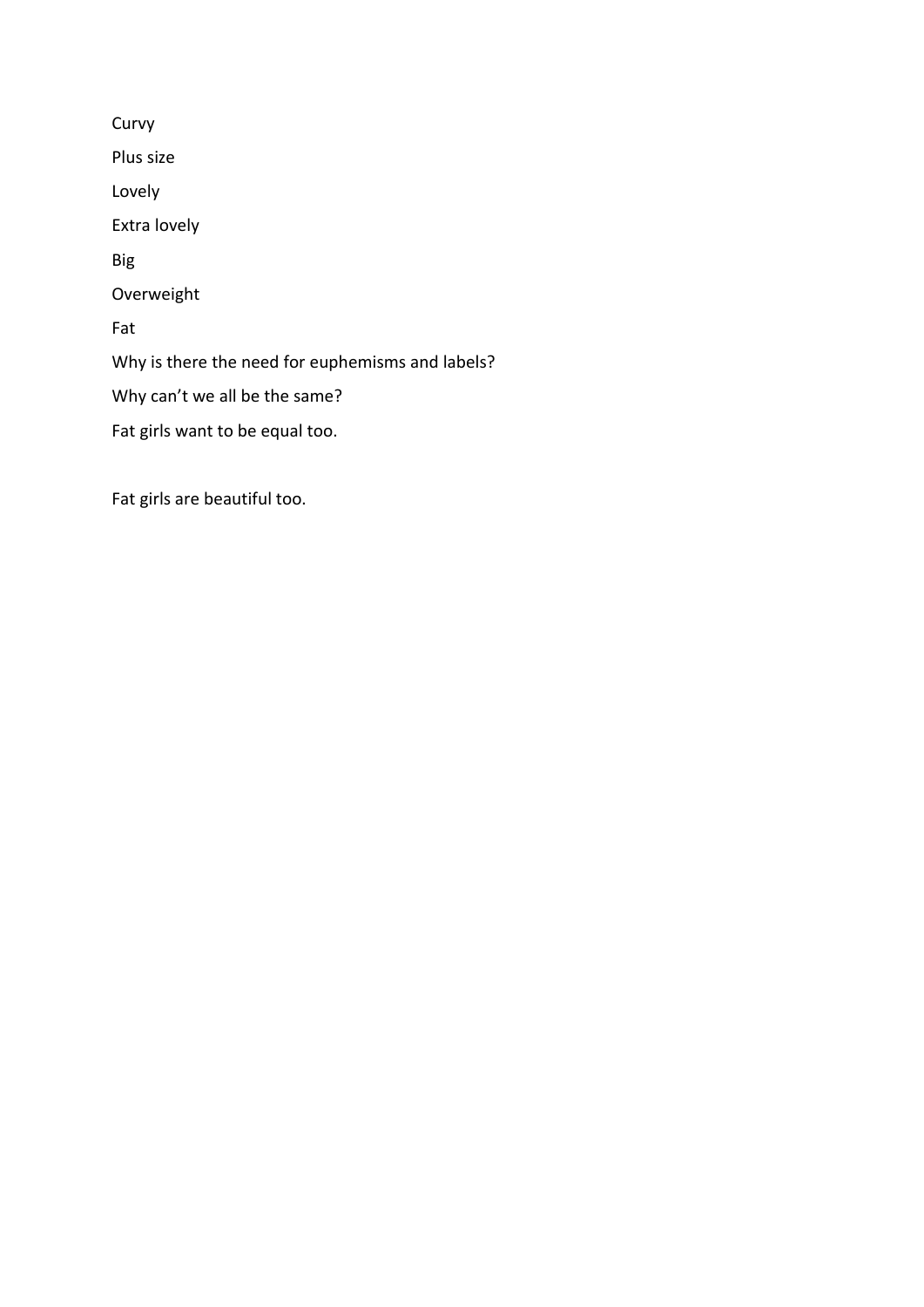#### **GIVE AND TAKE**

Every relationship requires give and take and not just for survival's sake that's not just what relationships make.

You've got to be willing, you've got to try, you can't always pry you've gotta be there when they cry and they should be there when you cry.

You can't always have the attention because it's gonna cause nothing but tension You've gotta let others have their moment in the sun because celebrating it together is always fun.

There's a fine line between give and take it's a hard balance to maintain sometimes there more of one than the other sometimes you feel that you give more than you take and you don't know how much more of it you can take. Sometimes you wonder whether you should leave or stay and wonder if it's worth throwing it all away.

Sometimes good things can happen to restore the balance and keep it at bay. But for some others it's not enough and everything just fades and frays.

Every relationship requires give and take and not just for survival's sake that's not just what relationships make.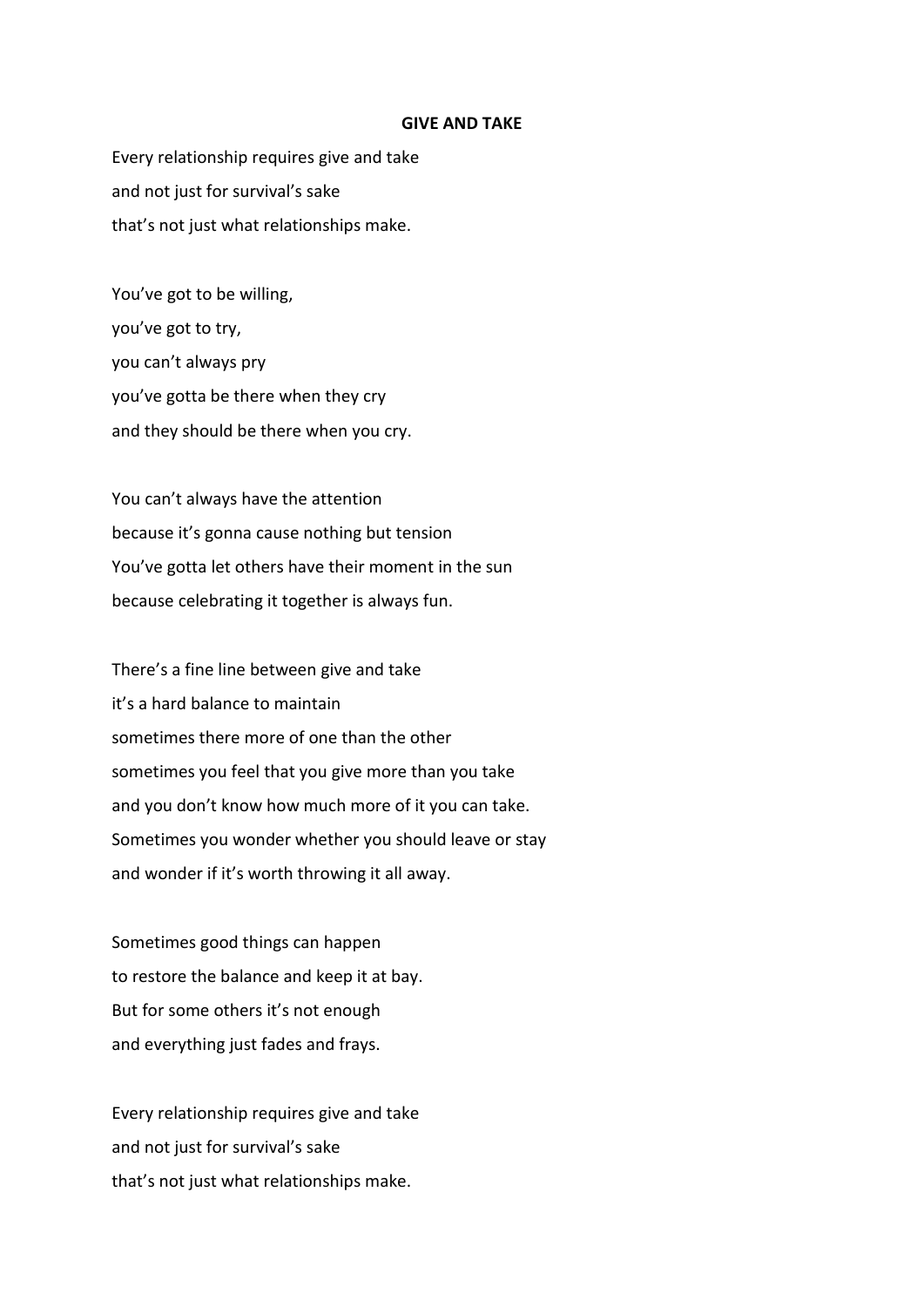#### **THE WAR OF MOVING ON**

I know it's over and I have to walk forward but I don't know how to take that first step. And how can I put my feet on the ground when I can't stop falling?

I can't keep looking back and expect you to be following me when you turned around and walked away. I can see you now walking towards the horizon out of sight out of my life.

The road ahead is long and windy I keep tripping and falling and wondering how love can be sweet and sour and eventually turn bitter but I'll keep walking.

I'll lock the chains on my heart and hold the key for safekeeping and hope one day my past will stop following me and I'll stop looking over my shoulder.

The pain will heal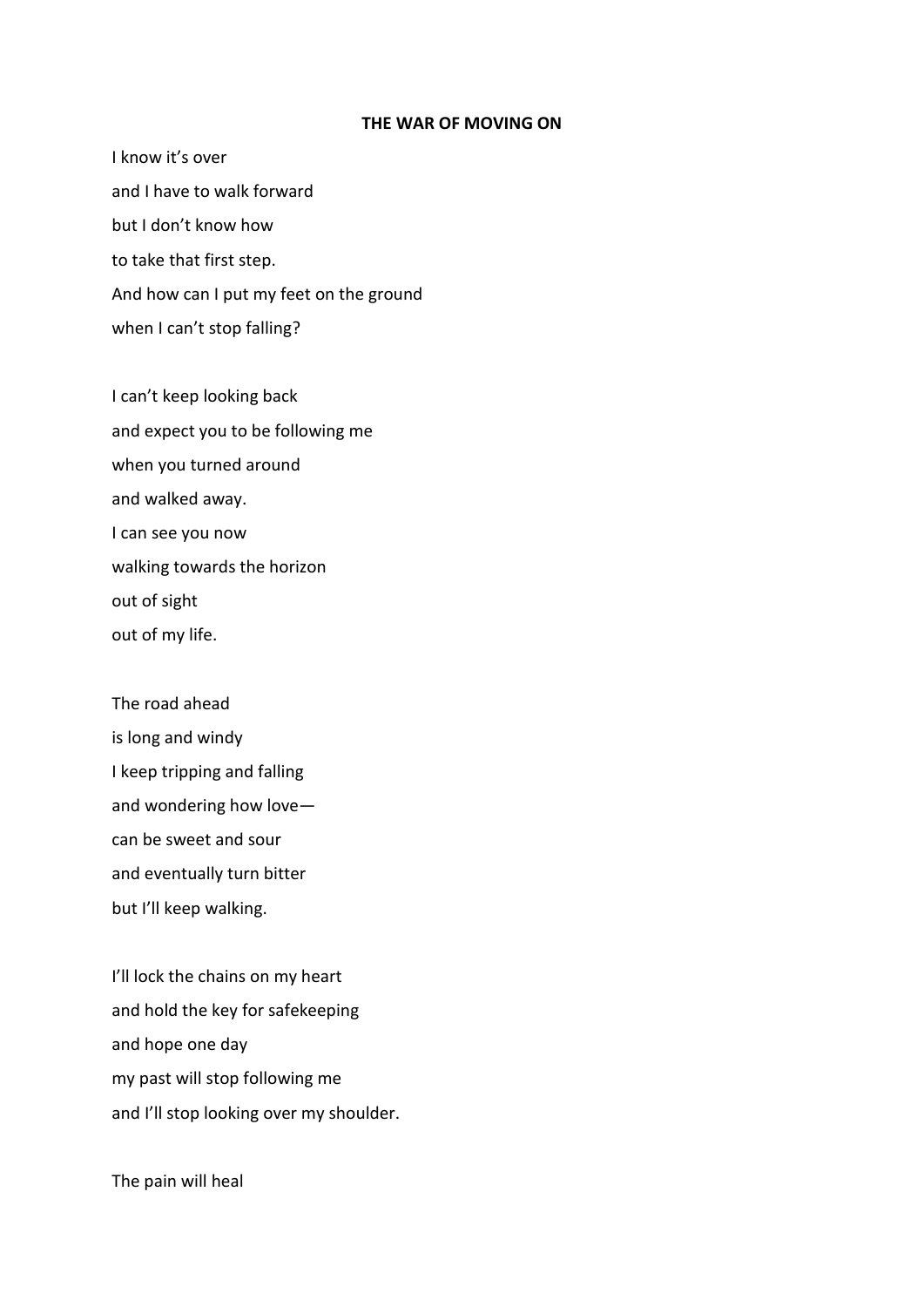And my heart will melt and one day I'll remember how it felt to be loved and one day, I'll open my heart again.

Until then I'll walk alone.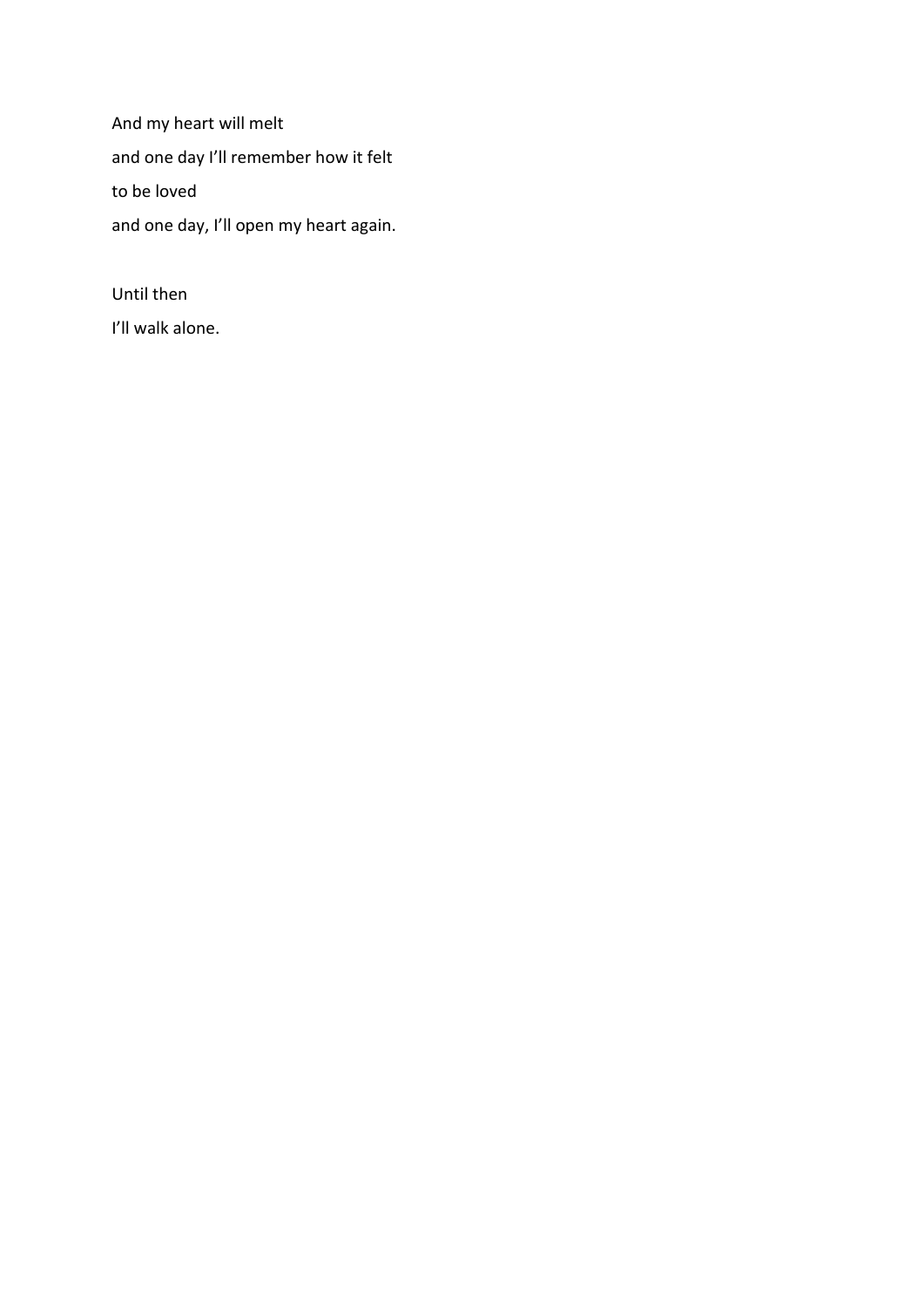#### **BITTERSWEET GOODBYE**

It's been a long time coming, but yet it snuck up on us from the very first day we knew it would come, but it doesn't make it any easier.

We have been together, but we have to be free we have to graduate to other ventures. But we'll come back together one day.

We'll follow each other and share our successes, and comfort our lows. We'll hold our heads and our names up high and be proud to say 'I knew you way back when...'

My friends My family My creative and intellectual soul mates I'm sad and happy, I'm smiling and crying.

Never change Never leave Never forget Hold on to the fact that it's bittersweet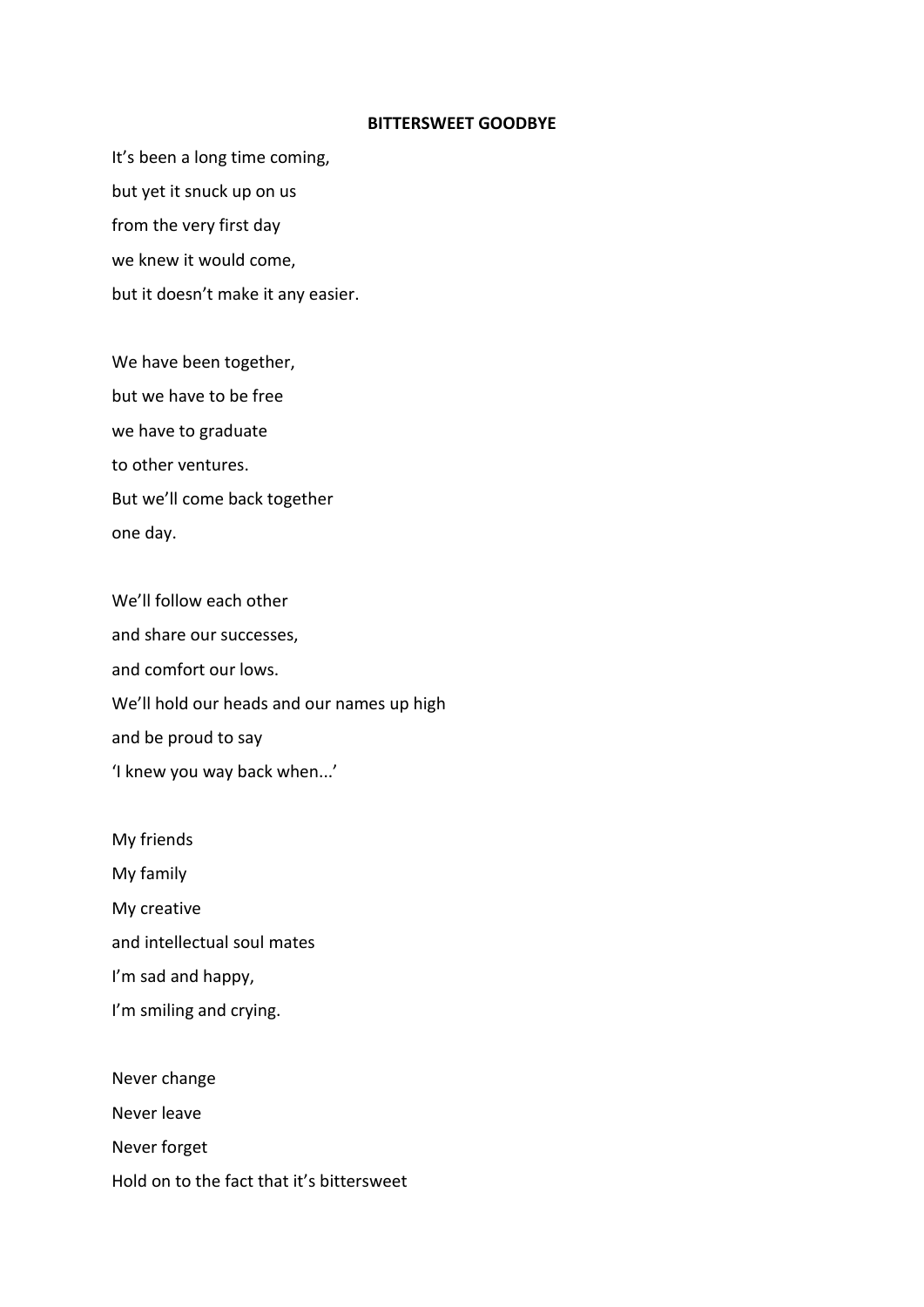and remember...

this won't be goodbye forever.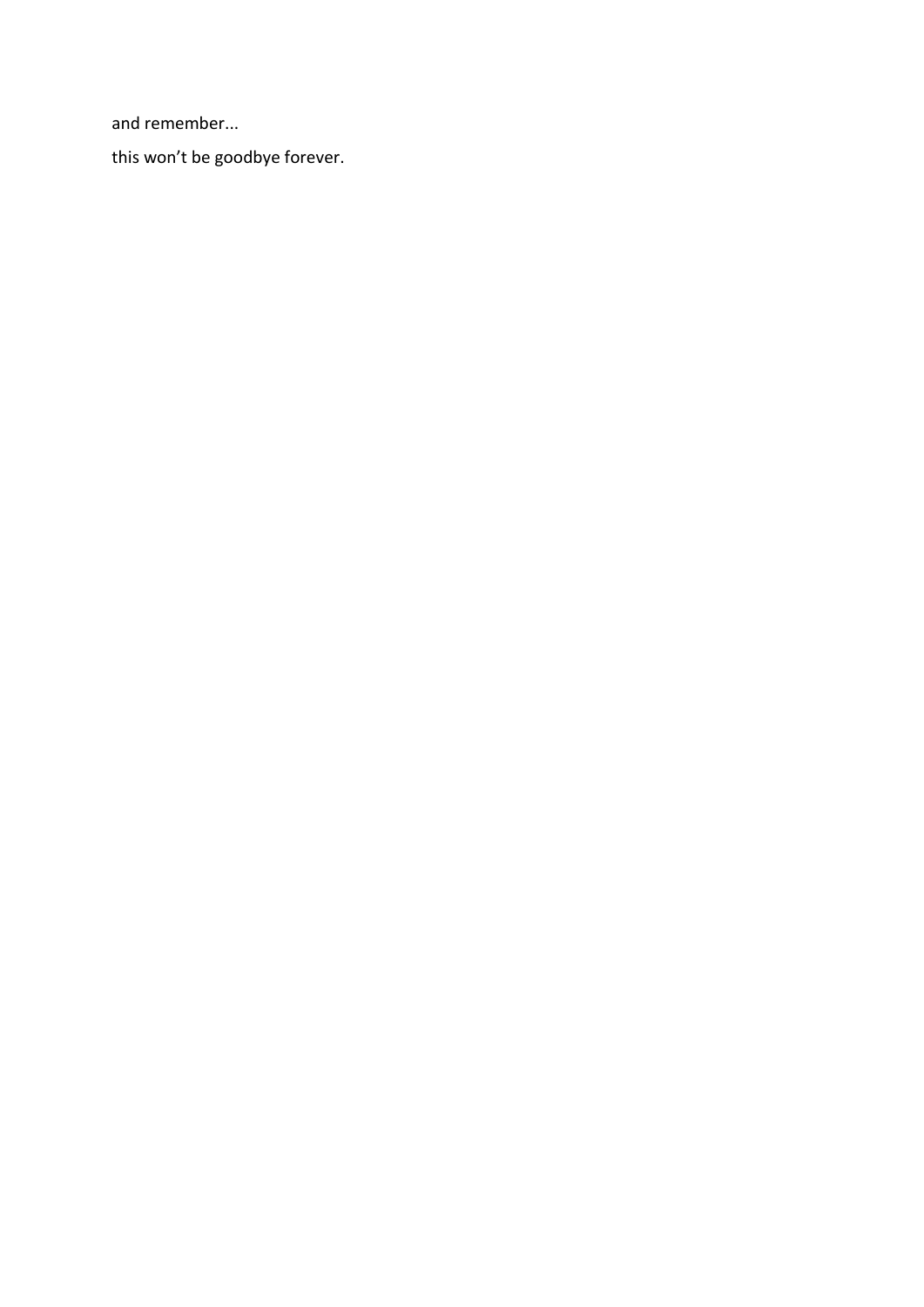#### **SURRENDER**

The time has come for us to put our swords away and surrender—

Surrender to the realisation that our war is over the armistice has come it is time for inner peace and for us to hook on to a new lease, on our lives.

The time has come for us to surrender and to always remember what was can never be again. It's time to move on my friend.

This is the end this is where we say goodbye. We shake hands, let go walk away and move on.

That's the way it is, it is what it is. Surrender to the path forward.

Surrender and Remember...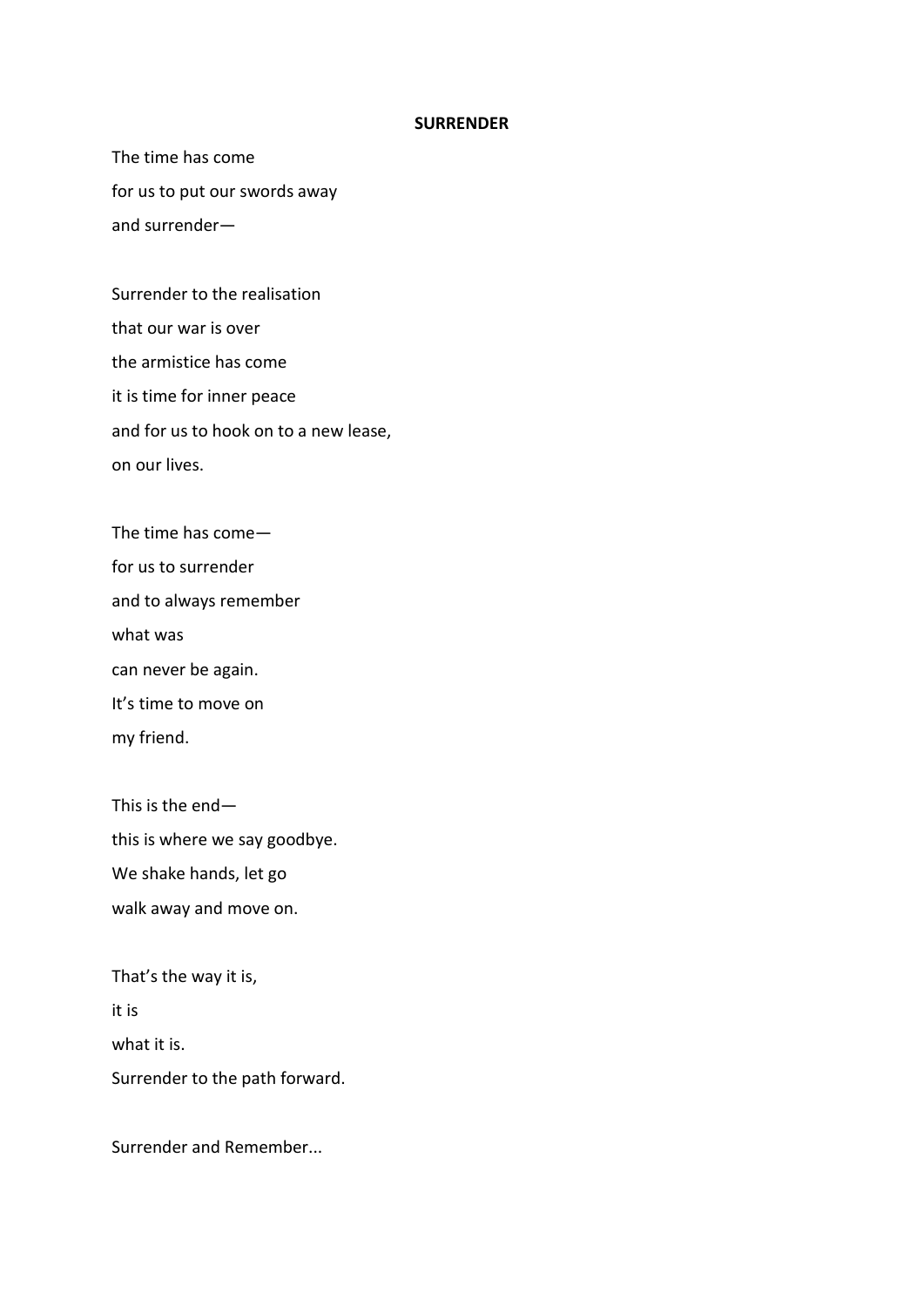#### **FEEL THE RELEASE**

Breathe.

Feel the release.

I'm in great pain will I ever feel like myself again? I've lost so much and now I'm afraid of another human's touch.

I've lost love to death all my living have left throwing words that aren't true and leaving me in scars from the knives they threw.

They'll never see how much they hurt me and they'll never care because they were never there for me.

I'll pick myself up, I'll dust myself off and move on. I'll breathe...I'll let it all go I'll feel the release of all the bitterness leaving me.

Breathe. Feel the Release.